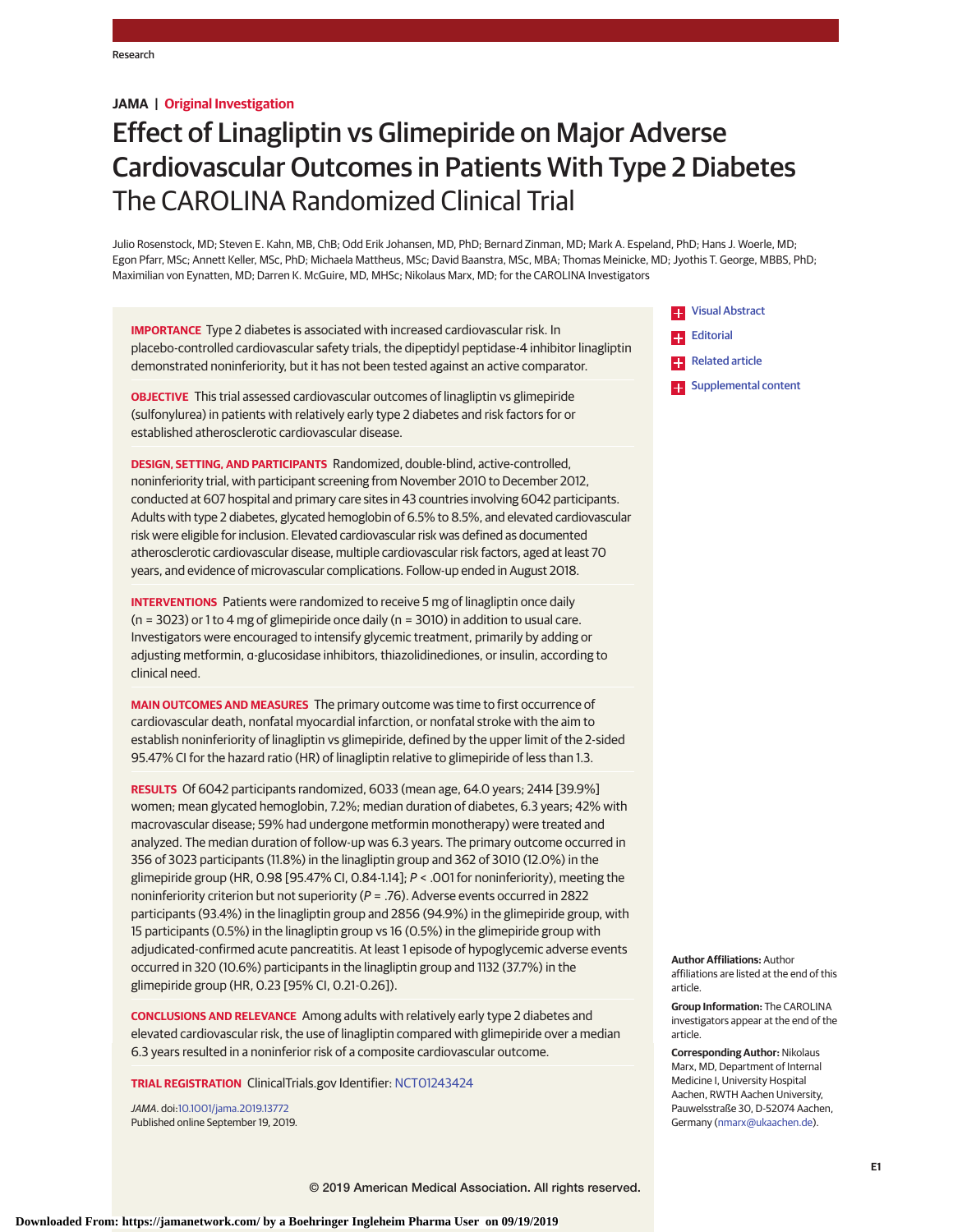When choosing medications to manage type 2 diabe-<br>tency, hypoglycemia risk, effect on body weight, and<br>cost are important considerations  $1:3$  Most quidelines state that tes, cardiovascular safety, glucose-lowering pocost are important considerations.1-3Most guidelines state that metformin should be first-line therapy followed by various options for second-line treatment if sufficient glycemic control is not achieved after metformin monotherapy. $^{1-3}$  Sulfonylureas and dipeptidyl peptidase-4 (DPP-4) inhibitors are the most commonly used second-line glucose-lowering treatments in many countries.4 Sulfonylureas are used mainly based on their low cost, well-established glucose-lowering action, and a longstanding experience in clinical practice. However, sulfonylureas are associated with increased risk of hypoglycemia<sup>1,3,5-7</sup> and modest weight gain.<sup>1,5</sup> In addition, there is an ongoing controversy regarding their long-term cardiovascular safety, based on early data from the University Group Diabetes Program in the 1960s<sup>8</sup> and multiple observational and smaller studies indicating conflicting results.<sup>9,10</sup>

Linagliptin is a selective, once-daily, DPP-4 inhibitor approved for glycemic management of type 2 diabetes, with low risk of hypoglycemia and weight neutrality.<sup>11</sup> To date, no headto-head trial has compared the long-term effect of these agents on cardiovascular morbidity and mortality or glucoselowering efficacy in patients with type 2 diabetes.

The Cardiovascular Outcome Study of Linagliptin vs Glimepiride in Type 2 Diabetes (CAROLINA) examined the effect of treatment with the DPP-4 inhibitor linagliptin vs the commonly used sulfonylurea glimepiride on cardiovascular safety in patients with relatively early type 2 diabetes and cardiovascular risk factors or established atherosclerotic cardiovascular disease using a noninferiority design.

# Methods

The study protocol was approved by the institutional review board or independent ethics committee from each site, and all patients provided written informed consent; the trial protocol is available is [Supplement 1](https://jama.jamanetwork.com/article.aspx?doi=10.1001/jama.2019.13772&utm_campaign=articlePDF%26utm_medium=articlePDFlink%26utm_source=articlePDF%26utm_content=jama.2019.13772) and the statistical analysis plan in [Supplement 2.](https://jama.jamanetwork.com/article.aspx?doi=10.1001/jama.2019.13772&utm_campaign=articlePDF%26utm_medium=articlePDFlink%26utm_source=articlePDF%26utm_content=jama.2019.13772)

The trial was conducted in accordance with the principles of the Declaration of Helsinki and the Harmonized Tripartite Guideline for Good Clinical Practice from the International Conference on Harmonisation and was approved by local authorities.

# Trial Oversight

An independent, unmasked data monitoring committee regularly reviewed trial data. Investigator-reported cardiovascular outcome events, deaths, pancreatitis, and pancreatic cancer were prospectively captured and centrally adjudicated by clinical events committees masked to treatment assignment.

# Trial Design

The trial design has been previously published.<sup>12</sup> In brief, this was a multicenter, randomized, double-blind, activecontrolled clinical trial conducted at 607 centers across 43 countries, aimed to continue until at least 631 participants had an adjudication-confirmed primary outcome event.

# **Key Points**

**Question** What is the effect of linagliptin compared with glimepiride on major cardiovascular events in patients with relatively early type 2 diabetes and elevated cardiovascular risk?

**Findings** In this randomized noninferiority clinical trial that included 6033 participants followed up for a median of 6.3 years, the use of linagliptin compared with glimepiride added to usual care resulted in rates of the composite outcome (cardiovascular death, nonfatal myocardial infarction, or nonfatal stroke) of 11.8% vs 12.0%. The upper limit of the 95.47% CI of the hazard ratio was 1.14, which met the noninferiority criterion of a hazard ratio of less than 1.3.

**Meaning** Compared with glimepiride, the use of linagliptin demonstrated noninferiority with regard to the risk of major cardiovascular events over a median of 6.3 years in patients with relatively early type 2 diabetes and elevated cardiovascular risk.

### Trial Participants

Adults with type 2 diabetes, glycated hemoglobin ( $HbA_{1c}$ ) level of 6.5% to 8.5%, and high cardiovascular riskwere eligible for inclusion. Participants naive to sulfonylurea or glinide therapy had to have a  $HbA_{1c}$  level of 6.5% to 8.5%, while participants who were currently treated with a sulfonylurea or glinide as monotherapy or in adual combinationwithmetformin or α-glucosidase inhibitor (who also were eligible for the trial) had to have an  $HbA_{1c}$  level of 6.5% to 7.5%. The sulfonylurea or glinide were discontinued at randomization. High cardiovascular risk was defined as (1) established atherosclerotic cardiovascular disease (documented ischemic heart disease, cerebrovascular disease, or peripheral artery disease), (2) multiple risk factors (at least 2 of the following: type 2 diabetes duration >10 years, systolic blood pressure >140mmHg [or receiving at least 1 blood pressure–lowering treatment], current smoker, low-density lipoprotein cholesterol ≥135mg/dL [3.5mmol/L], or receiving lipid-lowering treatment), (3) age at least 70 years, and (4) evidence of microvascular complications (impaired kidney function [estimated glomerular filtration rate of 30-59 mL/min/1.73 m<sup>2</sup>], urine albumin/creatinine ratio ≥30 μg/mg, or proliferative retinopathy). Insulin therapy or previous exposure to DPP-4 inhibitors, glucagonlike peptide-1 receptor agonists, or thiazolidinediones were exclusion criteria, as was New York Heart Association class III to IV heart failure (eAppendix 3 and 4 in [Supplement 3\)](https://jama.jamanetwork.com/article.aspx?doi=10.1001/jama.2019.13772&utm_campaign=articlePDF%26utm_medium=articlePDFlink%26utm_source=articlePDF%26utm_content=jama.2019.13772).

Information on race and ethnicity was captured by investigators based on self-classification by trial participants as reported in the electronic case record form (fixed categories) following written informed consent. This information was collected to allow for subgroup analysis, given some previous reports about potential heterogeneity of effects of sulfonylureas and incretin-based therapies on different genetic background,<sup>13,14</sup> and as required by regulatory bodies.<sup>15</sup>

### Trial Procedures

Participants were randomized 1:1 using an interactive telephone- and web-based system in a block size of 4 to receive 5 mg of once-daily oral linagliptin or 1 to 4 mg of once-daily glimepiride (Figure 1). Treatment assignment was determined by a computer-generated random sequence with stratification by center. Glimepiride was started at 1 mg/d and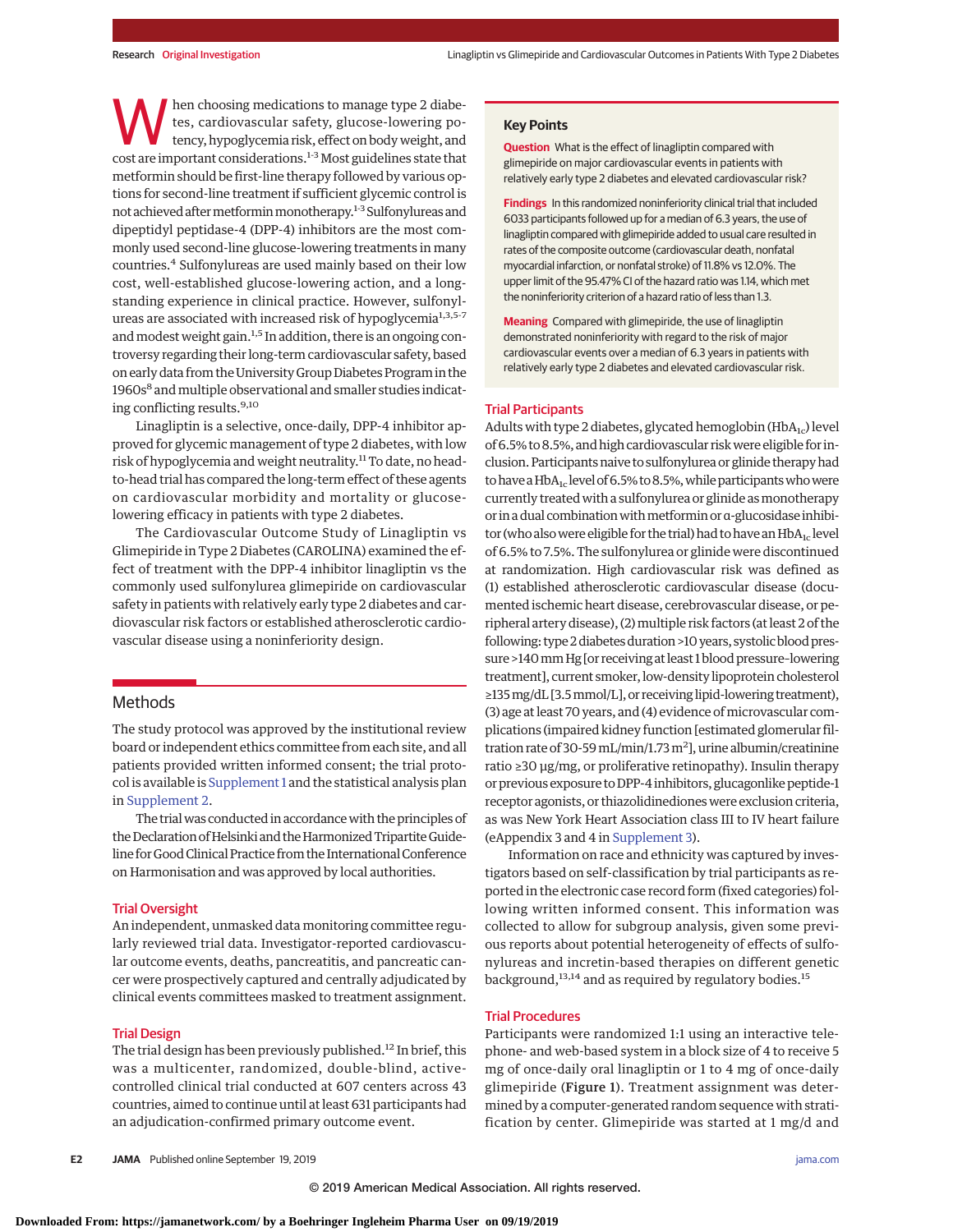Figure 1. Enrollment, Randomization, and Follow-up of Participants in a Study of the Effect of Linagliptin vs Glimepiride on Cardiovascular Outcomes in Patients With Type 2 Diabetes



There were 19 participants (9 in the linagliptin group and 10 in the glimepiride group) identified to have been enrolled and treated at multiple sites. For these participants, treatment group allocation according to first randomization was used and only objective data (eg, selected baseline characteristics, serious adverse events, and trigger events sent for adjudication) were included in the analyses. Patients could meet more than 1 exclusion criteria. BMI indicates body mass index; CV, cardiovascular; HbA<sub>1c</sub>, glycated hemoglobin.

uptitrated to a potentialmaximum dose of 4mg/d every 4weeks during the first 16 weeks. After the first 16 weeks, participants returned for follow-up study visits every 16 weeks until the end of the study. A final follow-up visit was scheduled 30 days after treatment cessation. Investigatorswere encouraged tomonitor and use additional medication for glycemic control per local guidelines, particularly if  $HbA_{1c}$  was greater than 7.5% after the end of the titration phase. Recommended strategies were adjustments of background therapy or addition of pioglitazone, metformin, α-glucosidase inhibitor, or basal insulin. Investigators were also encouraged to manage all other cardiovascular risk factors in accordance with applicable guidelines and current standards of care. Participants who prematurely discontinued the study medication were followed up for ascertainment of cardiovascular events, mortality, adverse events, and other end points. Attempts weremade to collect vital status and outcome event information on every randomized individual at study completion, in compliancewith local law and regulations.

# Trial Outcomes

The primary end point was time to first occurrence of cardiovascular death, nonfatal myocardial infarction (MI), or nonfatal stroke (3-point major cardiovascular event [3P-MACE] composite). The original protocol included hospitalization for unstable angina in the primary end point (4-point major cardiovascular event [4P-MACE] composite); however, this was changed by a protocol amendment in April 2016, based on emerging evidence that a primary end point definition of 3P-MACE was preferred by regulators and consistent with other outcome trials of glucoselowering therapies.<sup>16,17</sup>The steering committee and sponsor remained blinded to all trial data prior to database lock. Time to first occurrence of 4P-MACEwas hierarchically evaluated as the first of the prespecified key secondary end points, followed by analyses of the proportion of patients receiving treatment and maintaining  $HbA_{1c}$  of less than or equal to 7.0% at the final follow-up visit who (1) were without the need for rescue medication, did not have anymoderate/severe hypoglycemic episodes, and did not have greater than 2% weight gain or (2) were without the need for rescue medication and did not have greater than 2% weight gain between the end of titration and final visit.

Other secondary cardiovascular end points included individual components of 3P-MACE and 4P-MACE and time to any confirmed adjudicated cardiovascular events (cardiovascular death, including fatal stroke and fatal MI; nonfatal MI; nonfatal stroke; hospitalization for unstable angina; transient ischemic attack; hospitalization for HF; hospitalization for coronary revascularization procedures). Secondary diabetes-related end points included change in laboratory parameters from baseline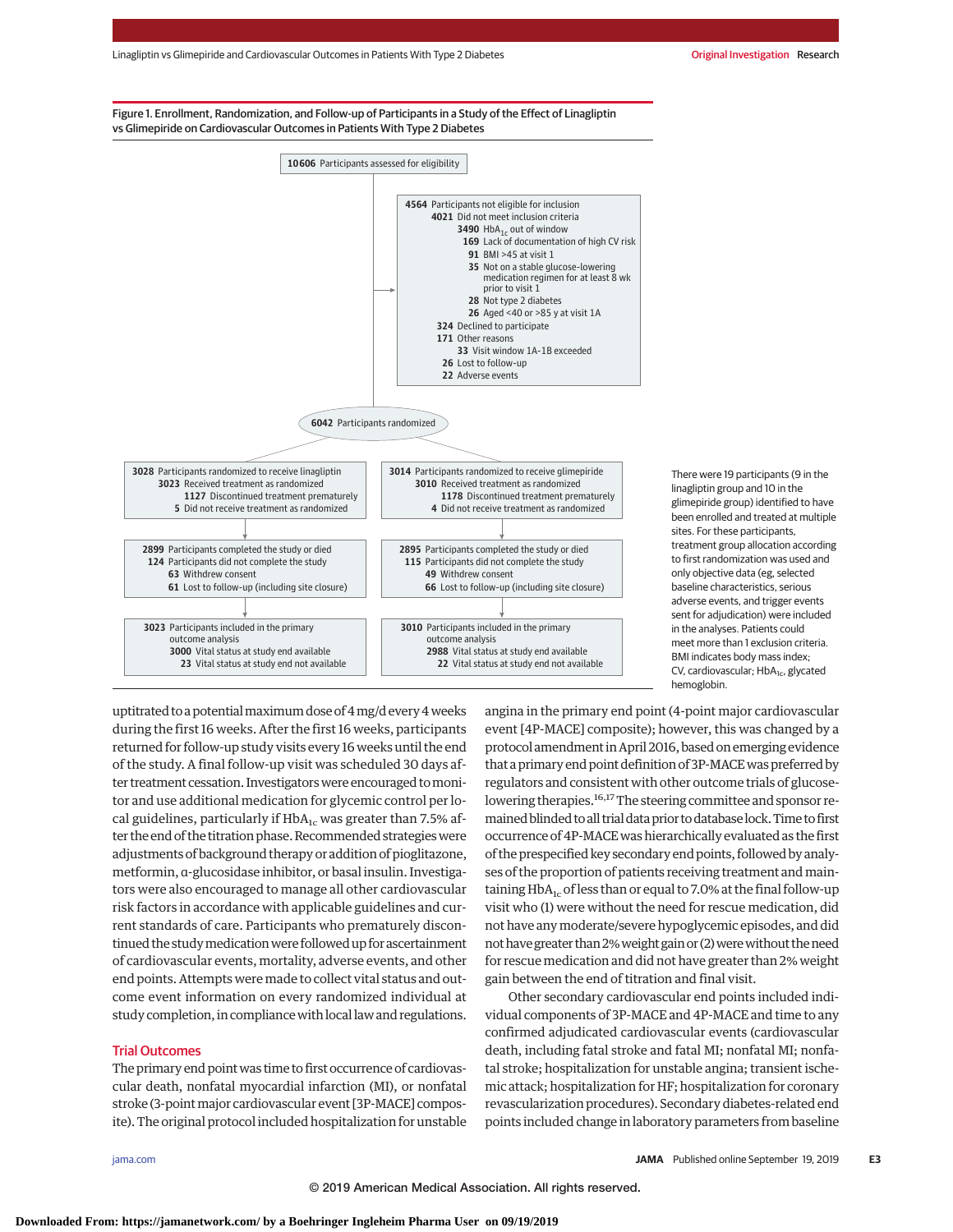to final visit (eg,  $HbA_{1c}$ , fasting plasma glucose, total cholesterol, low-density lipoprotein cholesterol, high-density lipoprotein cholesterol, triglycerides). In addition, we prespecified several tertiary cardiovascular end points (ie, occurrence of and time to first occurrence of each of the confirmed adjudicated end points), tertiary diabetes-related end points (eg, change of laboratory parameters from baseline to each planned week, hypoglycemia occurrence, change in weight and rescue medication use), and other end points (including noncardiovascular death and adverse events). All predefined outcomes and end point definitions are presented in [Supple](https://jama.jamanetwork.com/article.aspx?doi=10.1001/jama.2019.13772&utm_campaign=articlePDF%26utm_medium=articlePDFlink%26utm_source=articlePDF%26utm_content=jama.2019.13772)[ment 1,](https://jama.jamanetwork.com/article.aspx?doi=10.1001/jama.2019.13772&utm_campaign=articlePDF%26utm_medium=articlePDFlink%26utm_source=articlePDF%26utm_content=jama.2019.13772) [Supplement 3](https://jama.jamanetwork.com/article.aspx?doi=10.1001/jama.2019.13772&utm_campaign=articlePDF%26utm_medium=articlePDFlink%26utm_source=articlePDF%26utm_content=jama.2019.13772) (eAppendix 5), and [Supplement 4.](https://jama.jamanetwork.com/article.aspx?doi=10.1001/jama.2019.13772&utm_campaign=articlePDF%26utm_medium=articlePDFlink%26utm_source=articlePDF%26utm_content=jama.2019.13772)

Safety was assessed based on adverse events that occurred during treatment or within 7 days after the last dose of a study drug and coded using the Medical Dictionary for Drug Regulatory Activities version 21.0. Adverse events prespecified as being of special interest included hypersensitivity reactions, skin lesions, pancreatitis, pancreatic cancer, and hypoglycemia. Categories of hypoglycemia were analyzed as "any," "moderate or severe," "severe," or "leading to hospitalization" (for definitions of each categorization, see eAppendix 5 in [Supplement 3\)](https://jama.jamanetwork.com/article.aspx?doi=10.1001/jama.2019.13772&utm_campaign=articlePDF%26utm_medium=articlePDFlink%26utm_source=articlePDF%26utm_content=jama.2019.13772).

### Statistical Analysis

The primary aim of the study was to evaluate whether linagliptin was noninferior to glimepiride for the time to 3P-MACE, defined by the upper limit of the multiplicity-adjusted 2-sided 95.47% CI for the hazard ratio (HR) of linagliptin relative to glimepiride of less than 1.3.15 This margin (ie, an upper limit of the 2-sided 95% CI <1.3)was deemed able to demonstrate a reassuring point estimate of overall cardiovascular risk between study groups in the context of a noninferiority assessment by the US Food and Drug Administration. A 5-step hierarchical testing strategy was prespecified, inwhich each subsequent testwould be performed in case of significant prior results. If noninferiority was achieved for the primary outcome, the subsequent tests were (1) superiority test of 3P-MACE, (2) superiority test of 4P-MACE, (3) superiority test of the second key secondary end point (ie, proportion of patients receiving treatment and maintaining  $HbA_{1c} \le 7.0\%$  at the final visit who were without the need for rescue medication following the end of titration, did not have moderate/severe hypoglycemic episodes, and did not have >2% weight gain), and (4) superiority test of the third key secondary end point (ie, proportion of patients receiving treatment and maintaining  $HbA<sub>1c</sub>$ ≤7.0% at the final visit who were, from the end of titration, without the need for rescue medication and did not have >2% weight gain). Not adjusted for interim analyses, a total of 631 individuals with an adjudication-confirmed 3P-MACE would provide 90.9% power to demonstrate noninferiority (noninferiority margin, 1.3) of linagliptin vs glimepiride at the overall 1-sided α level of 2.5% assuming an HR of 1.0, and 80% power for superiority assuming an HR of 0.80. The 95.47% bound for the CI reflected an O'Brien-Fleming α-spending adjustment for the 2 interim analyses of the primary outcome,<sup>18</sup> in addition to Bonferroni adjustment, to control for type I error for the change from 4P-MACE to 3P-MACE after the first interim analysis. The interim analyses were planned to be performed after 190 and 411 participants experienced a primary outcome event. Outcomes were analyzed

in all randomized patients treated with at least 1 dose of the study drug (treated set) using the intention-to-treat principle. Patients were analyzed according to their randomized treatment group. Additional sensitivity analyses are described in eAppendix 6 in [Supplement 3.](https://jama.jamanetwork.com/article.aspx?doi=10.1001/jama.2019.13772&utm_campaign=articlePDF%26utm_medium=articlePDFlink%26utm_source=articlePDF%26utm_content=jama.2019.13772) Time-to-event outcomes were analyzed using a Cox proportional hazards model, with treatment assignment as a factor in the model. Proportional hazards assumptions were explored by plotting log(−log [survival function]) against the log of time × treatment group and checked for parallelism. Further, Schoenfeld residuals were plotted against time and log(time). For all Cox proportional hazards analyses, the proportional hazard assumption was met. Subgroup analyses included additional factors for subgroup and treatment by subgroup interaction.

In addition, Kaplan-Meier estimates are presented. Censoring was applied the day a participant was last known to be free of the specific outcome event. Because of declining numbers of participants at risk, Kaplan-Meier plots were truncated at 6.5 years after randomization. Logistic regression models with randomized treatment as the factor and  $\chi^2$  tests were used to analyze noncardiovascular key secondary efficacy end points. For continuous parameters, the change from baseline over time was evaluated with a restricted maximum likelihood-based mixed-model repeated-measures approach (2-sided significance threshold *P* < .05; eAppendix 6 in [Supplement 3\)](https://jama.jamanetwork.com/article.aspx?doi=10.1001/jama.2019.13772&utm_campaign=articlePDF%26utm_medium=articlePDFlink%26utm_source=articlePDF%26utm_content=jama.2019.13772). As prespecified, data were included up to the planned week that could theoretically be achieved by all patients. The prespecified approach for handling missingdata aredescribed in the statistical analysisplan [\(Supple](https://jama.jamanetwork.com/article.aspx?doi=10.1001/jama.2019.13772&utm_campaign=articlePDF%26utm_medium=articlePDFlink%26utm_source=articlePDF%26utm_content=jama.2019.13772)[ment 2\)](https://jama.jamanetwork.com/article.aspx?doi=10.1001/jama.2019.13772&utm_campaign=articlePDF%26utm_medium=articlePDFlink%26utm_source=articlePDF%26utm_content=jama.2019.13772). The approach varied according to the statistical analysis employed (eg, censoring in Cox models and Kaplan-Meier plots for time-to-event analysis and mixed models for continuous variables). Specifically, we defined the censoring date for the timeto-event analysis as the last date a patient was known to be free of an end point event, including any start dates of adverse event/ outcome events, onset dates of adjudicated-confirmed events, date of percutaneous coronary intervention/coronary artery bypass grafting, or date of trial completion (defined as the latest of date of the last clinic visit, telephone call, or contact if lost to follow-up). Except for the prespecified 5-step hierarchical testing strategy, there was no adjustment for multiple comparisons and, therefore, the results of subgroup analyses and other end points should be interpreted as exploratory. Safety assessments were conducted using descriptive statistics for adverse events, except for analyses of hypoglycemia, which was analyzed using a Cox proportional hazards model (2-sided *P* value threshold < .05). Analyses were conducted using SAS version 9.4 (SAS Institute).

# Results

# Trial Participants

Participants were screened from November 2010 through December 2012, with final follow-up on August 21, 2018. A total of 6042 participants were randomized, of whom 6033 received at least 1 dose of the study medication and were included in the primary outcome analysis (Figure 1).

Baseline clinical characteristicswerewell balanced between groups (Table 1), with 42% of all participants having prevalent atherosclerotic cardiovascular disease at the time of screening.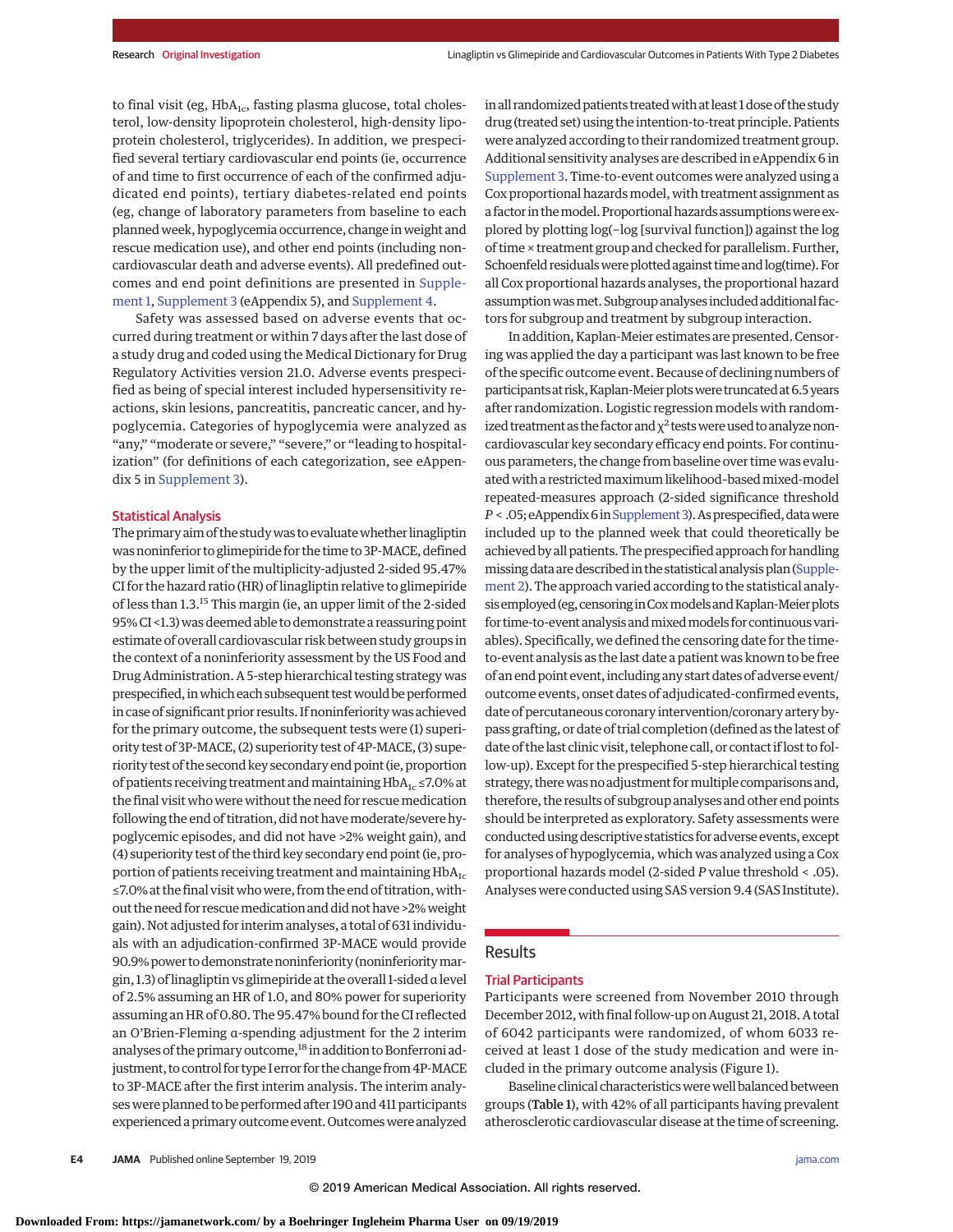# Table 1. Baseline Participant Characteristics in a Study of the Effect of Linagliptin vs Glimepiride on Cardiovascular Outcomes in Patients With Type 2 Diabetes

|                                                                   | No. (%)                    |                        |  |  |  |  |
|-------------------------------------------------------------------|----------------------------|------------------------|--|--|--|--|
| Characteristic                                                    | Linagliptin ( $n = 3023$ ) | Glimepiride (n = 3010) |  |  |  |  |
| Age, mean (SD), y                                                 | 63.9(9.5)                  | 64.2(9.5)              |  |  |  |  |
| Sex                                                               |                            |                        |  |  |  |  |
| Men                                                               | 1838 (60.8)                | 1781 (59.2)            |  |  |  |  |
| Women                                                             | 1185 (39.2)                | 1229 (40.8)            |  |  |  |  |
| Race                                                              | $(n = 3014)$               | $(n = 3000)$           |  |  |  |  |
| White                                                             | 2217 (73.6)                | 2190 (73.0)            |  |  |  |  |
| Asian                                                             | 531 (17.6)                 | 530 (17.7)             |  |  |  |  |
| <b>Black</b>                                                      | 155(5.1)                   | 169(5.6)               |  |  |  |  |
| American Indian/Alaska Native                                     | 106(3.5)                   | 108(3.6)               |  |  |  |  |
| Hawaiian/Pacific Islander                                         | 5(0.2)                     | 3(0.1)                 |  |  |  |  |
| Ethnicity                                                         | $(n = 3014)$               | $(n = 3000)$           |  |  |  |  |
| Not Hispanic/Latino                                               | 2495 (82.8)                | 2487 (82.9)            |  |  |  |  |
| Hispanic/Latino                                                   | 519 (17.2)                 | 513 (17.1)             |  |  |  |  |
| Region                                                            |                            |                        |  |  |  |  |
| Europe                                                            | 1422 (47.0)                | 1399 (46.5)            |  |  |  |  |
| North America, New Zealand,<br>or Australia                       | 618 (20.4)                 | 622 (20.7)             |  |  |  |  |
| Asia                                                              | 465 (15.4)                 | 468 (15.5)             |  |  |  |  |
| South America and Mexico                                          | 454 (15.0)                 | 454 (15.1)             |  |  |  |  |
| Africa (Tunisia and South Africa)                                 | 64(2.1)                    | 67(2.2)                |  |  |  |  |
| Smoking status                                                    | $(n = 3014)$               | $(n = 3000)$           |  |  |  |  |
| Never smoker                                                      | 1356 (45.0)                | 1442 (48.1)            |  |  |  |  |
| Previous smoker                                                   | 1051 (34.9)                | 977 (32.6)             |  |  |  |  |
| Current smoker                                                    | 607(20.1)                  | 581 (19.4)             |  |  |  |  |
| Cardiovascular risk entry criteria                                |                            |                        |  |  |  |  |
| Vascular disease                                                  | 1051 (34.8)                | 1038 (34.5)            |  |  |  |  |
| Microvascular-related<br>organ damage                             | 258(8.5)                   | 254 (8.4)              |  |  |  |  |
| Age $\geq 70$ y                                                   | 566 (18.7)                 | 592 (19.7)             |  |  |  |  |
| Multiple cardiovascular<br>risk factors                           | 1132 (37.4)                | 1111 (36.9)            |  |  |  |  |
| Missing cardiovascular risk group<br>category or all entries "no" | 16(0.5)                    | 15(0.5)                |  |  |  |  |
| History of heart failure                                          | $(n = 3014)$               | $(n = 3000)$           |  |  |  |  |
| Yes                                                               | 122(4.1)                   | 149(5.0)               |  |  |  |  |
| <b>No</b>                                                         | 2892 (95.6)                | 2851 (95.0)            |  |  |  |  |
| Atherosclerotic cardiovascular<br>disease                         | $(n = 3014)$               | $(n = 3000)$           |  |  |  |  |
| Any                                                               | 1272 (42.2)                | 1250 (41.7)            |  |  |  |  |
| Coronary artery disease                                           | 968 (32.1)                 | 937 (31.2)             |  |  |  |  |
| Cerebrovascular disease                                           | 371 (12.3)                 | 356 (11.9)             |  |  |  |  |
| Peripheral artery disease                                         | 207(6.9)                   | 200(6.7)               |  |  |  |  |
| History of hypertension                                           | 3014 (100)                 | 3000 (100)             |  |  |  |  |
| Yes                                                               | 2720 (90.2)                | 2698 (89.6)            |  |  |  |  |
| No                                                                | 294(9.8)                   | 302(10.1)              |  |  |  |  |
| Microvascular disease                                             | 3014 (100)                 | 3000 (1000)            |  |  |  |  |
| Any                                                               | 847 (28.1)                 | 881 (29.4)             |  |  |  |  |
| Diabetic neuropathy                                               | 515(17.1)                  | 495 (16.5)             |  |  |  |  |
| Diabetic nephropathy                                              | 352(11.7)                  | 372 (12.4)             |  |  |  |  |
| Diabetic retinopathy                                              | 212(7.0)                   | 236(7.9)               |  |  |  |  |
| eGFR (MDRD), mL/min/1.73 m <sup>2</sup>                           | $(n = 3011)$               | $(n = 3000)$           |  |  |  |  |
| Mean (SD)                                                         | 76.5 (19.7)                | 77.0 (19.8)            |  |  |  |  |
| $\geq 90$                                                         | 693 (23.0)                 | 722 (24.1)             |  |  |  |  |
| 60-89                                                             | 1726(57.3)                 | 1740 (58.0)            |  |  |  |  |
| $30 - 59$                                                         | 576 (19.1)                 | 525 (17.5)             |  |  |  |  |
| $15 - 29$                                                         | 13(0.4)                    | 13(0.4)                |  |  |  |  |
| <15                                                               | 3(0.1)                     | 0                      |  |  |  |  |

(continued)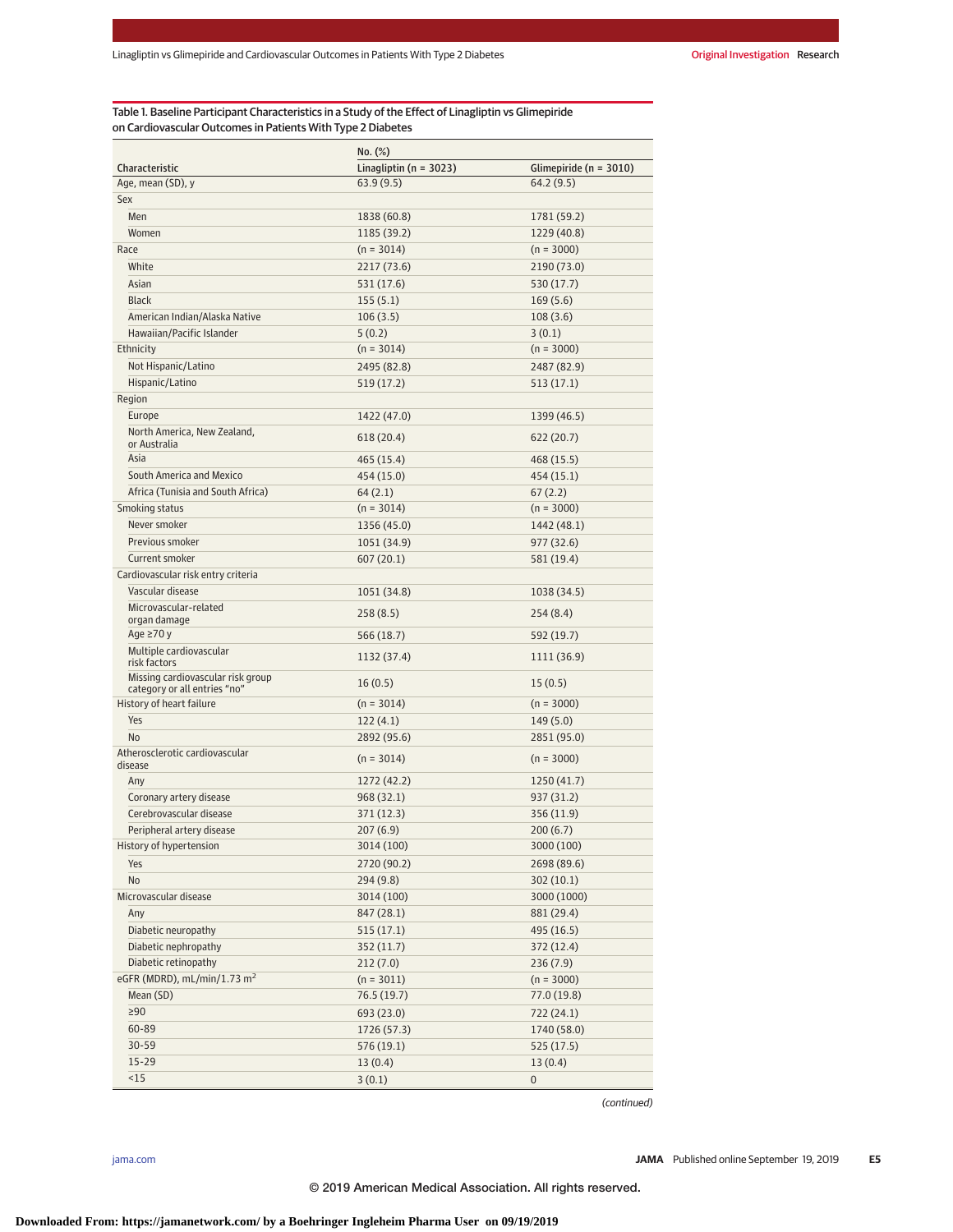### Table 1. Baseline Participant Characteristics in a Study of the Effect of Linagliptin vs Glimepiride on Cardiovascular Outcomes in Patients With Type 2 Diabetes (continued)

|                                          | $No. (\%)$                   |                              |  |
|------------------------------------------|------------------------------|------------------------------|--|
| Characteristic                           | Linagliptin ( $n = 3023$ )   | Glimepiride ( $n = 3010$ )   |  |
| UACR, mg/g                               | $(n = 3007)$                 | $(n = 2988)$                 |  |
| Median $(Q1, Q3)$                        | 9.7(5.3, 31.8)               | 9.7(5.3, 30.1)               |  |
| $30$                                     | 2228 (74.1)                  | 2234 (74.8)                  |  |
| 30-300                                   | 645 (21.4)                   | 630(21.1)                    |  |
| >300                                     | 134 (4.4)                    | 124(4.1)                     |  |
| BMI, mean (SD)                           | $30.2(5.2)(n = 3012)$        | $30.0(5.1)(n = 2997)$        |  |
| Glycated hemoglobin, mean (SD), %        | $7.2(0.6)(n = 3013)$         | $7.2(0.6)(n = 3000)$         |  |
| Fasting plasma glucose, mean (SD), mg/dL | $140(31)(n = 3008)$          | $140(30)(n = 2993)$          |  |
| Diabetes duration, median (Q1, Q3), y    | $6.3$ (3.0, 11.1) (n = 3001) | $6.2$ (2.9, 10.9) (n = 2982) |  |
| Diabetes duration $\leq$ 5 y             | $(n = 3014)$                 | $(n = 3000)$                 |  |
| Yes                                      | 1224 (40.6)                  | 1212 (40.4)                  |  |
| N <sub>o</sub>                           | 1790 (59.4)                  | 1788 (59.6)                  |  |
| <b>Blood pressure</b>                    | $(n = 3014)$                 | $(n = 2998)$                 |  |
| Systolic                                 | 136 (16)                     | 136 (16)                     |  |
| <b>Diastolic</b>                         | 79 (10)                      | 79(9)                        |  |
| Heart rate, mean (SD), beats/min         | $71(11)(n = 3014)$           | $71(10)(n = 2998)$           |  |
| Total cholesterol, mean (SD), mg/dL      | $177(43)(n = 2893)$          | $177(45)(n = 2866)$          |  |
| LDL cholesterol, mean (SD), mg/dL        | $95(35)(n = 2794)$           | $95(36)(n = 2763)$           |  |
| HDL cholesterol, mean (SD), mg/dL        | $48(13)(n = 2889)$           | $49(13)(n = 2854)$           |  |
| Triglycerides, median (Q1, Q3), mg/dL    | 144 (106-200) (n = 2893)     | 142 (105-196) (n = 2866)     |  |
| Glucose-lowering therapy                 | $(n = 3014)$                 | $(n = 3000)$                 |  |
| Metformin                                | 2510 (83.3)                  | 2510 (83.7)                  |  |
| Sulfonylurea                             | 869 (28.8)                   | 846 (28.2)                   |  |
| a-Glucosidase inhibitor                  | 97 (3.2)                     | 92(3.1)                      |  |
| Glinide                                  | 28(0.9)                      | 38(1.3)                      |  |
| No. of glucose-lowering therapies        | $(n = 3014)$                 | $(n = 3000)$                 |  |
| $\bf{0}$                                 | 274 (9.1)                    | 272(9.1)                     |  |
| $\mathbf{1}$                             | 1984 (65.8)                  | 1982 (66.1)                  |  |
| $\overline{2}$                           | 736 (24.4)                   | 725 (24.2)                   |  |
| 3                                        | 20(0.7)                      | 21(0.7)                      |  |
| Blood pressure-lowering medications      | $(n = 3014)$                 | $(n = 3000)$                 |  |
| $\geq$ 1                                 | 2662 (88.3)                  | 2682 (89.4)                  |  |
| <b>ACE inhibitors</b>                    | 1330 (44.1)                  | 1342 (44.7)                  |  |
| <b>ARBs</b>                              | 956 (31.7)                   | 928 (30.9)                   |  |
| <b>B-Blockers</b>                        | 1193 (39.6)                  | 1159 (38.6)                  |  |
| Calcium-channel antagonists              | 891 (29.6)                   | 885 (29.5)                   |  |
| <b>Diuretics</b>                         | 1099 (36.5)                  | 1137 (37.9)                  |  |
| Select cardiovascular medications        | $(n = 3014)$                 | $(n = 3000)$                 |  |
| Acetylsalicylic acid                     | 1410 (46.8)                  | 1413 (47.1)                  |  |
| <b>Statins</b>                           | 1913 (63.5)                  | 1987 (66.2)                  |  |

Abbreviations: ACE, angiotensinconverting enzyme; ARB, angiotensin-receptor blocker; BMI, body mass index (calculated as weight in kilograms divided by height in meters squared); eGFR, estimated glomerular filtration rate; HDL, high-density lipoprotein; LDL, low-density lipoprotein; MDRD, Modification of Diet in Renal Disease study equation<sup>19</sup>: UACR, urinary albumin-to-creatinine ratio. SI conversion factors: To convert cholesterol to mmol/L, multiply values by 0.0259; triglycerides to mmol/L, multiply by 0.0113; and glucose to mmol/L, multiply by 0.0555.

Median (quartile [Q] 1, Q3) follow-up was 6.3 (5.9, 6.6) years in both the linagliptin and glimepiride groups. Median (Q1, Q3) study medication exposure was 5.9 years in the linagliptin group and 5.9 (3.4, 6.4) years in the glimepiride group (eAppendix 7 in [Supplement 3\)](https://jama.jamanetwork.com/article.aspx?doi=10.1001/jama.2019.13772&utm_campaign=articlePDF%26utm_medium=articlePDFlink%26utm_source=articlePDF%26utm_content=jama.2019.13772). Cumulative participant-years of follow-up was 18 336 for the linagliptin group and 18 212 for the glimepiride group. Overall, 96.0% of participants completed the study,with 38.2% prematurely discontinuing the study drug (incidence rate per 100 years at risk of 7.6 in the linagliptin group and 8.0 in the glimepiride group). Vital status was available for 99.3% of participants at the end of the study (Figure 1).

# Primary End Point

The primary 3P-MACE end point occurred in 356 of 3023 participants (11.8%) treated with linagliptin (2.1 per 100 person-years) and 362 of 3010 (12.0%) treated with glimepiride (2.1 per 100 person-years), meeting the criterion for noninferiority (HR, 0.98 [95.47% CI, 0.84-1.14], *P* <.001 for noninferiority; Table 2 and Figure 2A). The subsequent testing for superiority according to the prespecified testing procedure was not statistically significant (*P* = .76). Overall, the HR for 3P-MACE was consistent across prespecified subgroups (eAppendix 8 in [Supplement 3\)](https://jama.jamanetwork.com/article.aspx?doi=10.1001/jama.2019.13772&utm_campaign=articlePDF%26utm_medium=articlePDFlink%26utm_source=articlePDF%26utm_content=jama.2019.13772).

# Key Secondary End Points

Because the result of the test for superiority was null, findings for the key secondary outcomes are presented descriptively. Post hoc analytic results can be found in eAppendix 9 and eTable 3 in [Supplement 3.](https://jama.jamanetwork.com/article.aspx?doi=10.1001/jama.2019.13772&utm_campaign=articlePDF%26utm_medium=articlePDFlink%26utm_source=articlePDF%26utm_content=jama.2019.13772) The secondary 4P-MACE outcome occurred in 398 of 3023 participants (13.2%) in the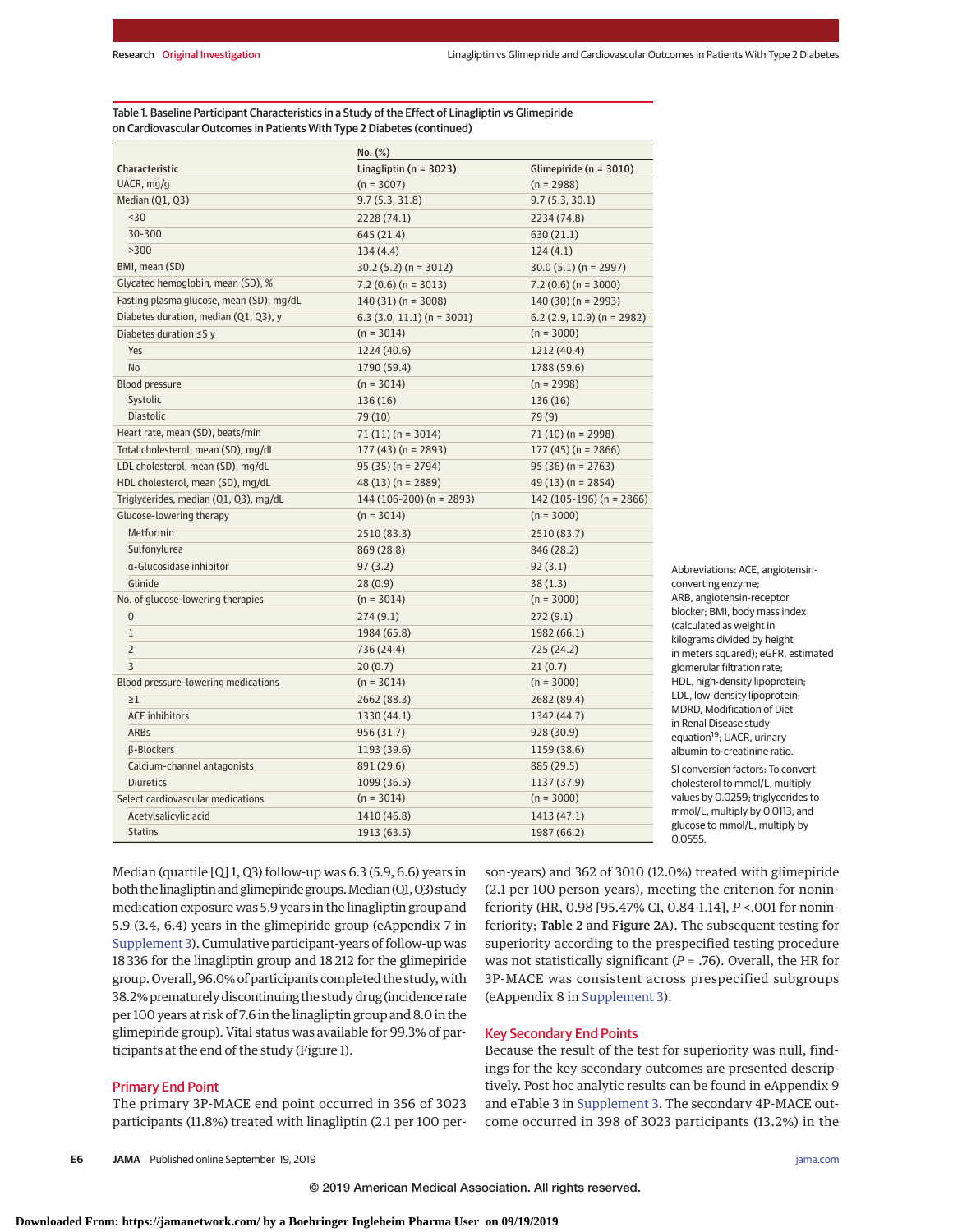Table 2. Primary End Point, Key Secondary Outcomes, and Other Secondary or Tertiary Cardiovascular End Points in a Study of the Effect of Linagliptin vs Glimepiride on Cardiovascular Outcomes in Patients With Type 2 Diabetes

|                                                                                                                                                                                                                                               | Linagliptin ( $n = 3023$ ) |                      | Glimepiride (n = 3010)                                                                                                                                                                                       |                      | Incidence Rate/<br>100 Patient-Years<br>Difference, |                                          |
|-----------------------------------------------------------------------------------------------------------------------------------------------------------------------------------------------------------------------------------------------|----------------------------|----------------------|--------------------------------------------------------------------------------------------------------------------------------------------------------------------------------------------------------------|----------------------|-----------------------------------------------------|------------------------------------------|
|                                                                                                                                                                                                                                               |                            | Rate/100             |                                                                                                                                                                                                              | Rate/100             | Linagliptin $-$<br>Glimepiride                      | HR <sup>a</sup> /Odds Ratio <sup>b</sup> |
| <b>Outcome</b>                                                                                                                                                                                                                                | No. (%)                    | <b>Patient-Years</b> | No. (%)                                                                                                                                                                                                      | <b>Patient-Years</b> | (95% CI)                                            | (95% CI)                                 |
| <b>Primary End Point</b>                                                                                                                                                                                                                      |                            |                      |                                                                                                                                                                                                              |                      |                                                     |                                          |
| Cardiovascular death, nonfatal myocardial infarction,<br>or nonfatal stroke (3P-MACE)                                                                                                                                                         | 356 (11.8)                 | 2.1                  | 362 (12.0)                                                                                                                                                                                                   | 2.1                  | $0.0$ (-0.4 to 0.3)                                 | 0.98 (0.84 to $1.14$ ) <sup>a,c,d</sup>  |
| Cardiovascular death <sup>c</sup>                                                                                                                                                                                                             | 129(4.3)                   |                      | 125(4.2)                                                                                                                                                                                                     |                      |                                                     |                                          |
| Nonfatal myocardial infarction                                                                                                                                                                                                                | 141(4.7)                   |                      | 138 (4.6)                                                                                                                                                                                                    |                      |                                                     |                                          |
| Nonfatal stroke <sup>c</sup>                                                                                                                                                                                                                  | 86(2.8)                    |                      | 101(3.4)                                                                                                                                                                                                     |                      |                                                     |                                          |
| <b>Key Secondary End Points</b>                                                                                                                                                                                                               |                            |                      |                                                                                                                                                                                                              |                      |                                                     |                                          |
| Cardiovascular death, nonfatal myocardial infarction,<br>nonfatal stroke, or hospitalization<br>for unstable angina pectoris (4P-MACE)                                                                                                        | 398 (13.2)                 | 2.3                  | 401(13.3)                                                                                                                                                                                                    | 2.4                  | $0.0$ (-0.4 to 0.3)                                 | 0.99 (0.86 to $1.14$ ) <sup>a</sup>      |
| Receiving treatment and maintaining $HbA_{1c} \le 7.0\%$<br>at final visit [onwards from titration] without the need<br>for rescue medication, without any moderate/severe<br>hypoglycemic episodes, and without >2% weight gain <sup>c</sup> | 481 (16.0)                 |                      | 305 (10.2)                                                                                                                                                                                                   |                      |                                                     | 1.68 $(1.44 \text{ to } 1.96)^b$         |
| Receiving treatment and maintaining $HbA_{1c} \leq 7.0\%$<br>at final visit [onwards from titration] without the need<br>for rescue medication and without >2% weight gain <sup>c</sup>                                                       | 524 (17.4)                 |                      | 422(14.1)                                                                                                                                                                                                    |                      |                                                     | 1.29 $(1.12 \text{ to } 1.48)^b$         |
| Other Secondary or Tertiary Cardiovascular End Points                                                                                                                                                                                         |                            |                      |                                                                                                                                                                                                              |                      |                                                     |                                          |
| All-cause mortality                                                                                                                                                                                                                           | 308 (10.2)                 | 1.7                  | 336 (11.2)                                                                                                                                                                                                   | 1.8                  | $-0.2$ ( $-0.4$ to $0.1$ )                          | $0.91$ (0.78 to $1.06$ ) <sup>a</sup>    |
| Cardiovascular mortality                                                                                                                                                                                                                      | 169(5.6)                   | 0.9                  | 168(5.6)                                                                                                                                                                                                     | 0.9                  | $0.0$ (-0.2 to 0.2)                                 | 1.00 (0.81 to 1.24) <sup>a</sup>         |
| Noncardiovascular mortality                                                                                                                                                                                                                   | 139(4.6)                   | 0.8                  | 168(5.6)                                                                                                                                                                                                     | 0.9                  | $-0.2$ ( $-0.4$ to $0.0$ )                          | $0.82$ (0.66 to 1.03) <sup>a</sup>       |
| Nonfatal myocardial infarction                                                                                                                                                                                                                | 145(4.8)                   | 0.8                  | 142(4.7)                                                                                                                                                                                                     | 0.8                  | $0.0$ (-0.2 to 0.2)                                 | 1.01 (0.80 to 1.28) <sup>a</sup>         |
| Fatal or nonfatal myocardial infarction                                                                                                                                                                                                       | 153(5.1)                   | 0.9                  | 148(4.9)                                                                                                                                                                                                     | 0.9                  | $0.0$ (-0.2 to 0.2)                                 | 1.03 (0.82 to 1.29) <sup>a</sup>         |
| Nonfatal stroke                                                                                                                                                                                                                               | 91(3.0)                    | 0.5                  | 104(3.5)                                                                                                                                                                                                     | 0.6                  | $-0.1$ ( $-0.2$ to $0.1$ )                          | $0.87$ (0.66 to 1.15) <sup>a</sup>       |
| Fatal or nonfatal stroke                                                                                                                                                                                                                      | 104(3.4)                   | 0.6                  | 120(4.0)                                                                                                                                                                                                     | 0.7                  | $-0.1$ ( $-0.3$ to $0.1$ )                          | $0.86$ (0.66 to 1.12) <sup>a</sup>       |
| Transient ischemic attack                                                                                                                                                                                                                     | 25(0.8)                    | 0.1                  | 33(1.1)                                                                                                                                                                                                      | 0.2                  | $0.0$ (-0.1 to 0.0)                                 | $0.75$ (0.45 to 1.26) <sup>a</sup>       |
| Hospitalization for unstable angina                                                                                                                                                                                                           | 60(2.0)                    | 0.3                  | 56(1.9)                                                                                                                                                                                                      | 0.3                  | $0.0$ (-0.1 to 0.1)                                 | 1.07 (0.74 to $1.54$ ) <sup>a</sup>      |
| Coronary revascularization procedure                                                                                                                                                                                                          | 202(6.7)                   | 1.2                  | 189(6.3)                                                                                                                                                                                                     | 1.1                  | $0.1$ (-0.2 to 0.3)                                 | 1.06 (0.87 to 1.29) <sup>a</sup>         |
| Hospitalization for heart failure                                                                                                                                                                                                             | 112(3.7)                   | 0.6                  | 92(3.1)                                                                                                                                                                                                      | 0.5                  | $0.1$ (-0.1 to 0.3)                                 | 1.21 (0.92 to $1.59$ ) <sup>a</sup>      |
| Investigator-reported heart failure eventse                                                                                                                                                                                                   | 166(5.5)                   | 1.0                  | 155(5.2)                                                                                                                                                                                                     | 0.9                  | $0.1$ (-0.1 to 0.3)                                 | 1.06 (0.85 to 1.32) <sup>a</sup>         |
| Hospitalization for heart failure<br>or cardiovascular death                                                                                                                                                                                  | 236(7.8)                   | 1.3                  | 234(7.8)                                                                                                                                                                                                     | 1.3                  | $0.0$ (-0.2 to 0.2)                                 | $1.00$ (0.84 to $1.20$ ) <sup>a</sup>    |
| Any adjudicated-confirmed cardiovascular event <sup>f</sup>                                                                                                                                                                                   | 518(17.1)                  | 3.1                  | 535 (17.8)                                                                                                                                                                                                   | 3.2                  | $-0.1$ ( $-0.5$ to 0.3)                             | $0.96$ (0.85 to 1.09) <sup>a</sup>       |
| Abbreviations: 3P-MACE, 3-point major adverse cardiovascular event;<br>4P-MACE, 4-point major adverse cardiovascular event; HbA <sub>1c</sub> , glycated<br>hemoglobin.                                                                       |                            |                      | d 95.47% CI for the primary end point, adjusted for multiplicity because of 2<br>interim analyses and change of the primary end point.                                                                       |                      |                                                     |                                          |
| <sup>a</sup> Hazard ratio (HR) based on Cox regression analyses in participants treated<br>with $\geq$ 1 dose of the study drug.                                                                                                              |                            |                      | <sup>e</sup> Analysis based on 6014 participants (3014 in the linagliptin group and 3000 in<br>the glimepiride group).<br><sup>f</sup> Any adjudicated-confirmed cardiovascular event includes the following |                      |                                                     |                                          |
|                                                                                                                                                                                                                                               |                            |                      |                                                                                                                                                                                                              |                      |                                                     |                                          |

**b** Odds ratio based on logistic regression for second and third secondary outcomes in participants treated with  $\geq$ 1 dose of study drug.

<sup>c</sup> Number of events for individual components of composite outcomes. In the glimepiride group, 2 participants had 2 primary outcomes on the same date.

components: cardiovascular death, nonfatal myocardial infarction, nonfatal stroke, hospitalization for unstable angina pectoris, transient ischemic attack, hospitalization for heart failure, hospitalization for coronary revascularization (coronary artery bypass grafting, percutaneous coronary intervention).

linagliptin group and 401 of 3010 (13.3%) in the glimepiride group (Table 2). The second key secondary end point of the proportion of patients receiving treatment and maintaining  $HbA_{1c}$  less than or equal to7.0% at the final visit who were (following the end of titration) without the need for rescue medication, without any moderate/severe hypoglycemic episodes, and without greater than 2% weight gain occurred in 481 of 3023 participants (16.0%) in the linagliptin group and 305 of 3010 (10.2%) in the glimepiride group (Table 2; eAppendix 9 in [Supplement 3\)](https://jama.jamanetwork.com/article.aspx?doi=10.1001/jama.2019.13772&utm_campaign=articlePDF%26utm_medium=articlePDFlink%26utm_source=articlePDF%26utm_content=jama.2019.13772). The third key secondary end point of the proportion of patients receiving treatment and

maintaining  $HbA_{1c}$  less than or equal to 7.0% at the final visit who were (following the end of titration) without the need for rescue medication and did not have greater than 2% weight gain occurred in 524 of 3023 participants (17.4%) in the linagliptin group and in 422 of 3010 (14.1%) in the glimepiride group (Table 2; eAppendix 9 [Supplement 3\)](https://jama.jamanetwork.com/article.aspx?doi=10.1001/jama.2019.13772&utm_campaign=articlePDF%26utm_medium=articlePDFlink%26utm_source=articlePDF%26utm_content=jama.2019.13772).

# Other Secondary and Tertiary Cardiovascular End Points

Death from any cause was not significantly different between participants in the linagliptin (308 of 3023 [10.2%]) and glimepiride (336 of 3010 [11.2%]) groups (HR, 0.91 [95% CI,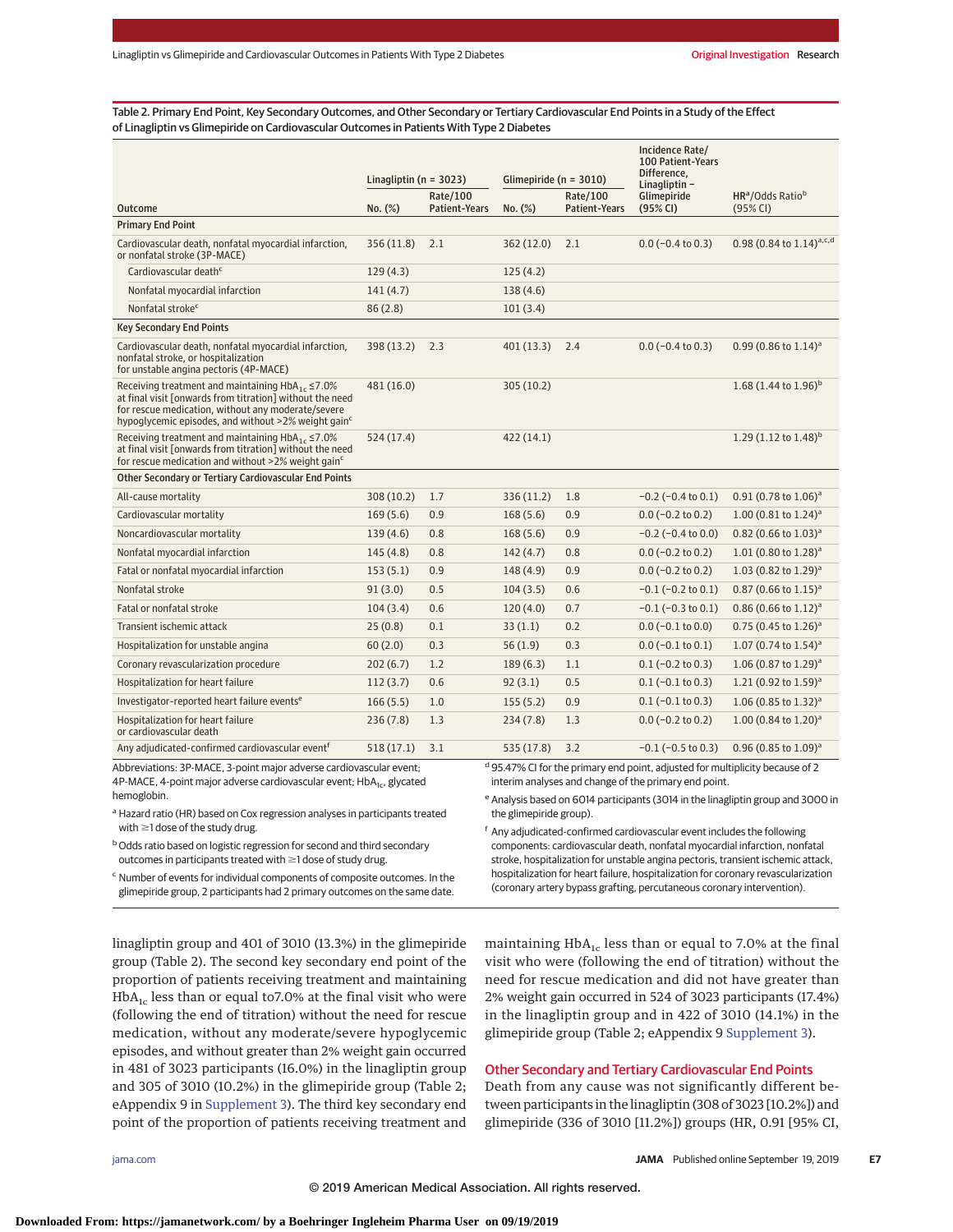

A, Composite end point of cardiovascular death, first nonfatal myocardial infarction, or first nonfatal stroke (3-point major cardiovascular event [3P-MACE] outcome). Median (quartile [Q] 1, Q3) follow-up was 6.2 (5.8, 6.6) years in the linagliptin group and 6.2 (5.6, 6.5) years in the glimepiride group. The 95.47% CI for the primary end point was adjusted for multiplicity due to 2 interim analyses and change of the primary end point.

B, Median (Q1, Q3) follow-up was 6.3 (5.9, 6.6) years in the linagliptin group and 6.3 (5.9, 6.6) years in the glimepiride group. C, Median (Q1, Q3) follow-up was 6.3 (5.9, 6.6) years in the linagliptin group and 6.3 (5.9, 6.6) years in the glimepiride group. D, Median (Q1, Q3) follow-up was 6.3 (5.9, 6.6) years in the linagliptin group and 6.3 (5.9, 6.6) years in the glimepiride group. 3P-MACE indicates 3-point major adverse cardiovascular event.

0.78-1.06]; Figure 2B), with an HR for cardiovascular death of 1.00 (95% CI, 0.81-1.24; Figure 2C) and an HR for noncardiovascular death of 0.82 (95% CI, 0.66-1.03; Figure 2D; eAppendix 9 in [Supplement 3\)](https://jama.jamanetwork.com/article.aspx?doi=10.1001/jama.2019.13772&utm_campaign=articlePDF%26utm_medium=articlePDFlink%26utm_source=articlePDF%26utm_content=jama.2019.13772). The distribution of causes of noncardiovascular death in the linagliptin group (139 of 3023 participants [4.6%]) and the glimepiride group (168 of 3010 participants [5.6%]) is provided in eAppendix 10 in [Supple](https://jama.jamanetwork.com/article.aspx?doi=10.1001/jama.2019.13772&utm_campaign=articlePDF%26utm_medium=articlePDFlink%26utm_source=articlePDF%26utm_content=jama.2019.13772)[ment 3.](https://jama.jamanetwork.com/article.aspx?doi=10.1001/jama.2019.13772&utm_campaign=articlePDF%26utm_medium=articlePDFlink%26utm_source=articlePDF%26utm_content=jama.2019.13772) Adjudication-confirmed hospitalizations for HF, alone or included in composite outcomes with cardiovascular mortality or investigator-reported HF events, were not significantly different between groups (Table 2; eAppendix 9 in [Supplement 3\)](https://jama.jamanetwork.com/article.aspx?doi=10.1001/jama.2019.13772&utm_campaign=articlePDF%26utm_medium=articlePDFlink%26utm_source=articlePDF%26utm_content=jama.2019.13772).

# Secondary and Tertiary Diabetes-Related and Other End Points

The mean (SD) dose of glimepiride over the trial duration was 2.9 (1.1) mg daily (eAppendix 11 in [Supplement 3\)](https://jama.jamanetwork.com/article.aspx?doi=10.1001/jama.2019.13772&utm_campaign=articlePDF%26utm_medium=articlePDFlink%26utm_source=articlePDF%26utm_content=jama.2019.13772), with 49% of participants using the highest 4-mg dose at week 16 and 61% at week 256. Initially, the effect on adjusted mean change in  $HbA_{1c}$  favored glimepiride over linagliptin, but overall there was no significant difference between the groups (weighted mean treatment difference in adjusted means until week 256, 0% [95% CI, −0.05% to 0.05%]; Figure 3A). Introduction of additional glucose-lowering therapies occurred in similar proportions across study groups, with a pattern of shorter time to introduction in the linagliptin group compared with the glimepiride group (eAppendix 12 in [Supplement 3\)](https://jama.jamanetwork.com/article.aspx?doi=10.1001/jama.2019.13772&utm_campaign=articlePDF%26utm_medium=articlePDFlink%26utm_source=articlePDF%26utm_content=jama.2019.13772).

Modest weight gain was observed in the glimepiride group early in the study and maintained thereafter, with a weighted mean between-group difference of −1.54 kg (95% CI, −1.80 to −1.28; Figure 3B). Fasting plasma glucose, blood pressure, and lipid levels over time were not significantly different between groups (eAppendix 13 and 14 in [Supplement 3\)](https://jama.jamanetwork.com/article.aspx?doi=10.1001/jama.2019.13772&utm_campaign=articlePDF%26utm_medium=articlePDFlink%26utm_source=articlePDF%26utm_content=jama.2019.13772).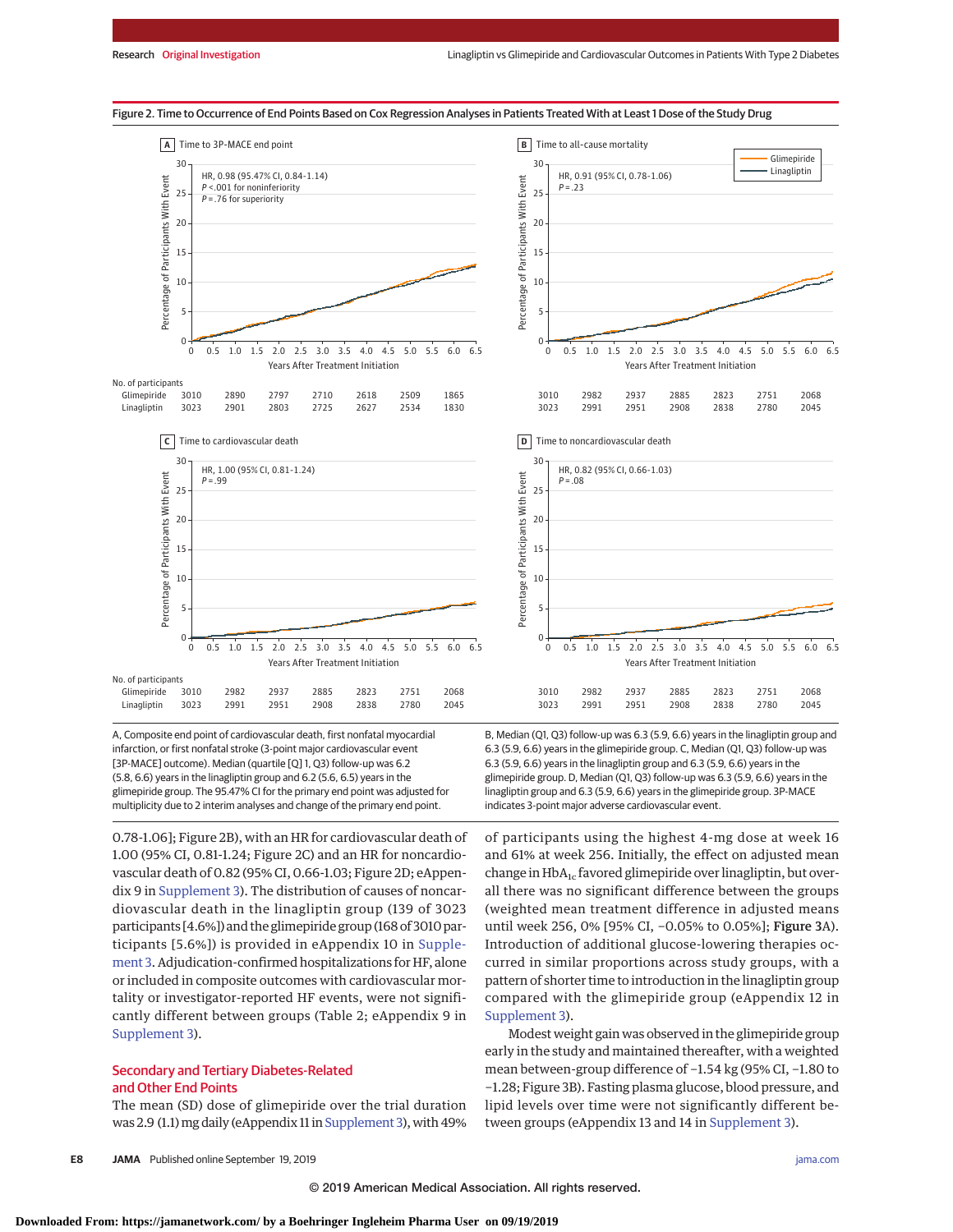#### Figure 3. Glycated Hemoglobin (HbA<sub>1c</sub>) and Weight Over Time by Treatment Groups





Weighted average mean difference for panels A and B based on mixed-model repeated measures, including treatment, week repeated within participants, week  $\times$  treatment interaction, continuous baseline HbA<sub>1c</sub> and weight, and baseline HbA $_{1c}$  × week and weight × week interaction for patients who received at least 1 dose of a study drug and had a baseline and at least 1 postbaseline measurement. The squares and triangles indicate the unadjusted mean, the

solid lines indicate the median (quartile [Q] 1, Q3), and the dashed lines indicate the median value at baseline. A, Median (Q1, Q3) follow-up was 6.1 (5.2, 6.4) years in the linagliptin group and 6.1 (4.8, 6.4) years in the glimepiride group. B, Median (Q1, Q3) follow-up was 6.1 (5.2, 6.5) years in the linagliptin group and 6.1 (4.9, 6.4) years in the glimepiride group.

Frequencies of adverse events, serious adverse events, and adverse events leading to discontinuation of study medication were comparable between groups (Table 3). Overall, the number of participants with at least 1 hospitalization was 1245 (41.2%) in the linagliptin group and 1303 (43.3%) in the glimepiride group. There was no between-group imbalance in adjudication-confirmed pancreatitis or pancreatic cancer.

Incidence of hypoglycemic events was lower in the linagliptin group than in the glimepiride group across all predefined hypoglycemia severity categories (Table 3). Rates of investigator-reported hypoglycemia were 2.3 events per 100 participant-years in the linagliptin group and 11.1 per 100 participant-years in the glimepiride group (incidence rate difference, −8.7 [95% CI, −9.4 to −8.0]; HR, 0.23 [95% CI, 0.210.26]; *P* < .001); rates of moderate or severe hypoglycemic events were 1.4 per 100 participant-years in the linagliptin group and 8.4 per 100 participant-years in the glimepiride group (incidence rate difference, −7.0 [95% CI, −7.6 to −6.5]; HR, 0.18 [95% CI, 0.15-0.21]; *P* < .001; Figure 4). Rates of severe hypoglycemic events were 0.07 per 100 participantyears in the linagliptin group and 0.45 per 100 participantyears in the glimepiride group (incidence rate difference, −0.4 [95% CI, −0.5 to −0.3]; HR, 0.15 [95% CI, 0.08-0.29]; *P* < .001; Table 3), and hospitalization due to hypoglycemia rates were 0.01 per 100 patient-years in the linagliptin group vs 0.18 per 100 patient-years in the glimepiride group (incidence rate difference, −0.2 [95% CI, −0.2 to −0.1]; HR, 0.07 [95% CI, 0.02- 0.31]; *P* < .001; Table 3). Hypoglycemia risk was increased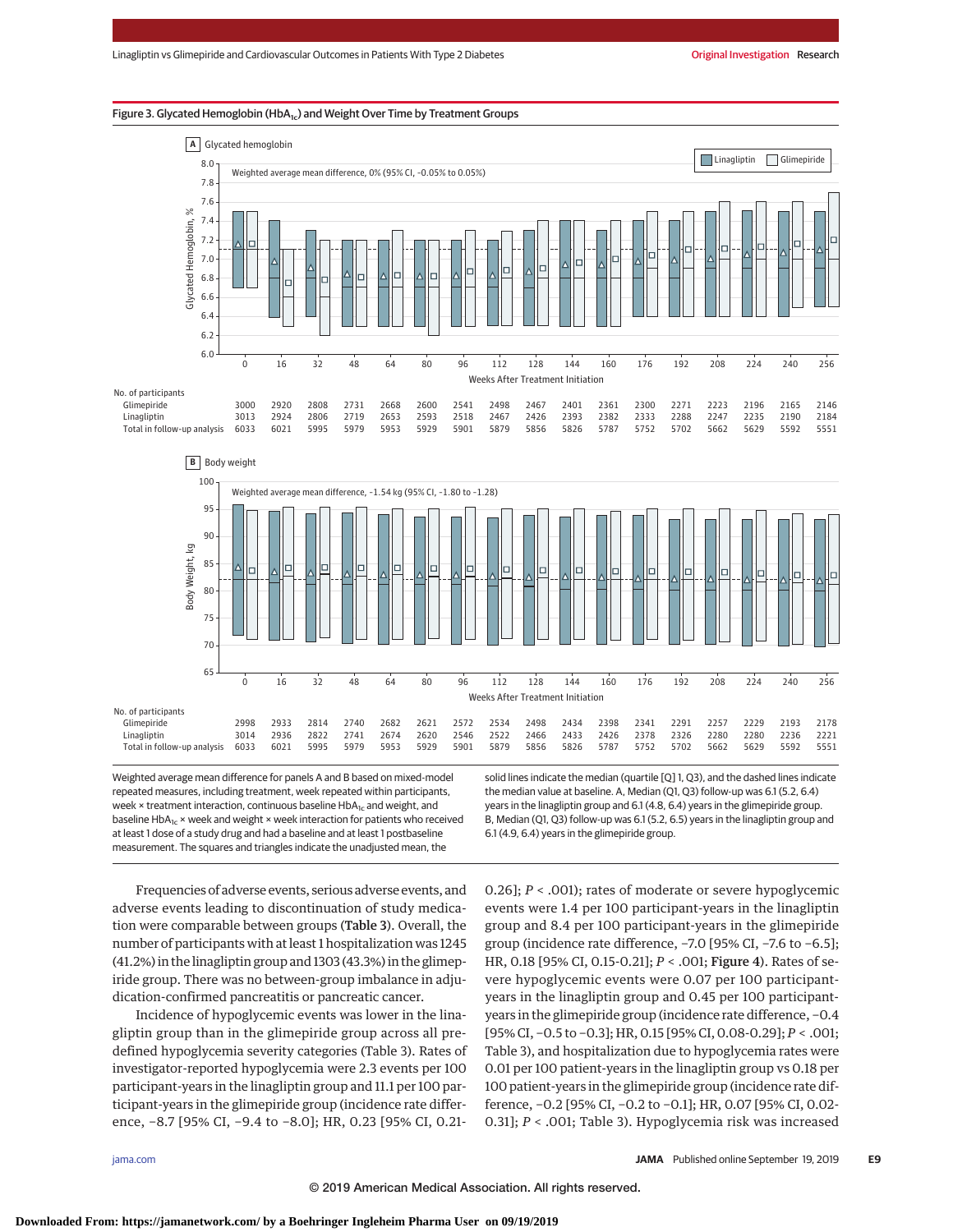# Table 3. Adverse Events of Participants in a Study of the Effect of Linagliptin vs Glimepiride on Cardiovascular Outcomes in Patients With Type 2 Diabetes

|                                                                                                                            | Linagliptin ( $n = 3023$ ) |                                  | Glimepiride ( $n = 3010$ ) |                                  |
|----------------------------------------------------------------------------------------------------------------------------|----------------------------|----------------------------------|----------------------------|----------------------------------|
| Adverse Events <sup>a</sup>                                                                                                | No. (%)                    | Rate/100<br><b>Patient-Years</b> | No. (%)                    | Rate/100<br><b>Patient-Years</b> |
| Any adverse events <sup>b</sup>                                                                                            | 2821 (93.6)                | 121.9                            | 2855 (95.2)                | 144.5                            |
| Serious adverse events                                                                                                     | 1403 (46.4)                | 12.8                             | 1448 (48.1)                | 13.5                             |
| Adverse events leading to study medication<br>discontinuation <sup>b</sup>                                                 | 414(13.7)                  | 2.8                              | 448 (14.9)                 | 3.1                              |
| Any hospitalization                                                                                                        | 1245 (41.2)                | 9.2                              | 1303 (43.3)                | 9.8                              |
| Hypersensitivity reactions <sup>c</sup>                                                                                    | 404(13.4)                  | 3.0                              | 346(11.5)                  | 2.6                              |
| Angioedema events with concomitant<br>ACE inhibitor/ARB use at baseline <sup>d</sup>                                       | 42(1.9)                    | 0.4                              | 41(1.9)                    | 0.4                              |
| Pemphigoid <sup>b</sup>                                                                                                    | 5(0.2)                     | < 0.1                            | $\Omega$                   | 0.0                              |
| Skin lesionsb                                                                                                              | 9(0.3)                     | < 0.1                            | 4(0.1)                     | < 0.1                            |
| Adjudication-confirmed acute pancreatitis                                                                                  | 15(0.5)                    | 0.1                              | $16^e (0.5)$               | 0.1                              |
| Adjudication-confirmed chronic pancreatitis                                                                                | 3(0.1)                     | < 0.1                            | 0(0.0)                     | 0.0                              |
| All cancers                                                                                                                | 280(9.3)                   | 1.6                              | 303(10.1)                  | 1.7                              |
| Colorectal cancer                                                                                                          | 32(1.1)                    | 0.2                              | 30(1.0)                    | 0.2                              |
| Adjudication-confirmed pancreatic cancer                                                                                   | 16(0.5)                    | 0.1                              | 24(0.8)                    | 0.1                              |
| Gastric cancer                                                                                                             | 9(0.3)                     | 0.1                              | 5(0.2)                     | < 0.1                            |
| Thyroid cancer                                                                                                             | 1 (< 0.1)                  | < 0.1                            | 3(0.1)                     | < 0.1                            |
| Hypoglycemic adverse eventsb                                                                                               |                            |                                  |                            |                                  |
| ≥1 Investigator-reported episode<br>of hypoglycemia                                                                        | 320(10.6)                  | 2.3                              | 1132 (37.7)                | 11.1                             |
| ≥1 Investigator-reported episode<br>of symptomatic hypoglycemia<br>with plasma glucose ≤70 mg/dL<br>or severe hypoglycemia | 195(6.5)                   | 1.4                              | 927 (30.9)                 | 8.4                              |
| ≥1 Investigator-reported episode<br>of severe hypoglycemia <sup>f</sup>                                                    | 10(0.3)                    | 0.1                              | 65(2.2)                    | 0.5                              |
| ≥1 Episode of hospitalized hypoglycemia                                                                                    | 2(0.1)                     | < 0.1                            | 27(0.9)                    | 0.2                              |

<sup>a</sup> Adverse events are classified based on Medical Dictionary for Regulatory Activities (MedDRA) version 21.0 and include adverse events from participants treated  $with  $\geq 1$  dose of study medication$ until 7 days after the last intake of study medication, with the exception of pancreatitis, cancers, and hospitalizations, which include all events in patients treated with  $\geq$ 1 dose of study drug until study end.

**b** Data set used for analysis of specific adverse events and hypoglycemia was based on 3014 participants in the linagliptin and 3000 in the glimepiride group.

<sup>c</sup> Based on 276 MedDRA 21.0 preferred terms.

<sup>d</sup> Based on 2216 participants in the linagliptin group and 2195 participants in the glimepiride group with angiotensin-converting enzyme or angiotensin-receptor blocker use at baseline.

<sup>e</sup> 1 participant (0.1%) died from pancreatitis.

<sup>f</sup> Requiring the assistance of another person to actively administer carbohydrate, glucagon, or other resuscitative actions.

### Figure 4. Moderate or Severe Hypoglycemia Over Time by Treatment Groups



Median (quartile 1, quartile 3) follow-upwas 5.9 (2.8,6.5)yearsin thelinagliptin group and 4.3 (0.8, 6.2) years in the glimepiride group. Moderate or severe hypoglycemia was defined as time to the first occurrence of symptomatic investigator-defined hypoglycemic adverse event with plasma glucose  $\leq$  70 mg/dL or a severe hypoglycemic adverse event. Analysis based on hypoglycemic adverse events

across the entire dose range for the glimepiride group (eAppendix 15 in [Supplement 3\)](https://jama.jamanetwork.com/article.aspx?doi=10.1001/jama.2019.13772&utm_campaign=articlePDF%26utm_medium=articlePDFlink%26utm_source=articlePDF%26utm_content=jama.2019.13772). A consistently lower hypoglycemia risk was observed in the linagliptin group than in the glimepiride group across all subgroups analyzed (eAppendix 16 in [Supplement 3\)](https://jama.jamanetwork.com/article.aspx?doi=10.1001/jama.2019.13772&utm_campaign=articlePDF%26utm_medium=articlePDFlink%26utm_source=articlePDF%26utm_content=jama.2019.13772).

### occurring between first study drug intake until 7 days after receiving the study drug for the final time. Severe hypoglycemia was defined as an event requiring the assistance of another person to actively administer carbohydrate, glucagon, or other resuscitative actions. Hazard ratio (HR) for hypoglycemia derived by Cox regression model analyses in patients treated with  $\geq$ 1 dose of the study drug.

# **Discussion**

In this long-term, multicenter, double-blind, randomized, active comparator trial of individuals with relatively early type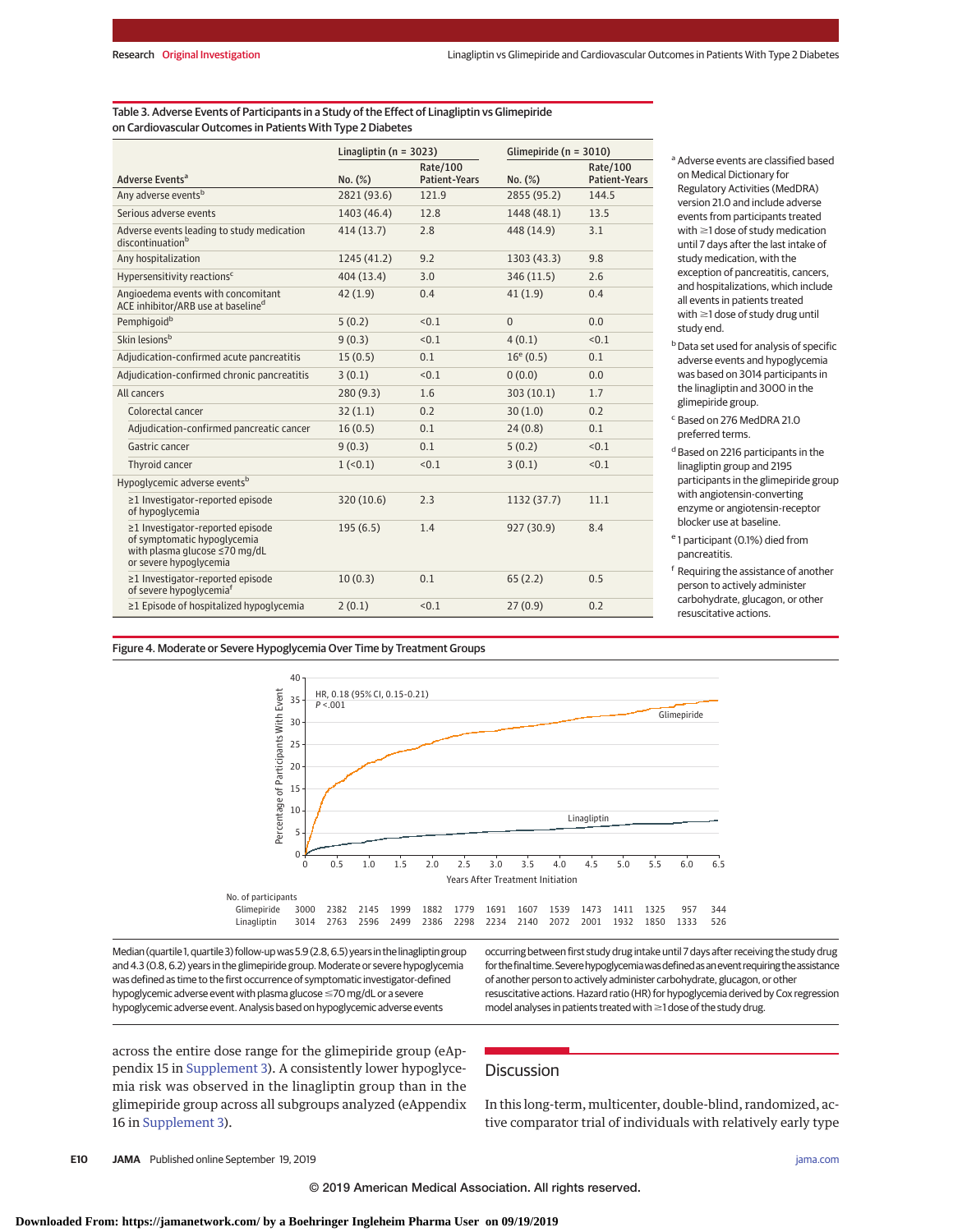2 diabetes at elevated cardiovascular risk, linagliptin was noninferior to glimepiride for the combined 3P-MACE end point.

Currently, 4 large cardiovascular outcome trials have established the cardiovascular safety of DPP-4 inhibitors vs placebo in patients with type 2 diabetes at a high cardiovascular risk,  $20-23$  including the Cardiovascular and Renal Microvascular Outcome Study with Linagliptin (CARMELINA).<sup>23</sup> In 2009, when the current trial was designed, sulfonylureas were themost commonly used second-line glucose-lowering agents after metformin, followed by DPP-4 inhibitors, but no head-to-head cardiovascular outcome trial existed for those 2 classes of medications. The current study demonstrates noninferior cardiovascular safety effects for linagliptin vs glimepiride when used predominantly as a second-line glucose-lowering treatment option after metformin.

The current study reaffirms clinical recommendations to choose an oral agent after metformin based on proven cardiovascular benefit, $1,2$  which none of the agents studied provide. However, when additional glucose-lowering therapy is required, a DPP-4 inhibitor, such as linagliptin, is an option with a low risk of hypoglycemia and weight gain.

# and insulin treatment was an exclusion criterion, the results may not necessarily be applicable to patients with more advanced disease. While there was no statistically significant heterogeneity in the effects on the 3P-MACE outcome in subgroups based on diabetes duration or cardiovascular risk at baseline, the study may have been underpowered to test for interactions. Second, inherent for many long-term trials is the early termination of study medication, which could have influenced the results. However, medication exposure was comparable between study groups, and annualized discontinuation rates are in line with most of the contemporary cardiovascular outcome trials of glucose-lowering therapies, all of which were of shorter duration.17,18,20,21,24 Furthermore, analyses limited to events that were occurring while patients were receiving study medication yielded results consistent with the primary analysis.

Among adults with relatively early type 2 diabetes and elevated cardiovascular risk, the use of linagliptin compared with glimepiride over a median of 6.3 years resulted in a noninfe-

rior risk of a composite cardiovascular outcome.

# **Conclusions**

# Limitations

This study has several limitations. First, because the trial recruited participants with relatively early type 2 diabetes

#### ARTICLE INFORMATION

**Accepted for Publication:** August 15, 2019. **Published Online:** September 19, 2019. doi[:10.1001/jama.2019.13772](https://jama.jamanetwork.com/article.aspx?doi=10.1001/jama.2019.13772&utm_campaign=articlePDF%26utm_medium=articlePDFlink%26utm_source=articlePDF%26utm_content=jama.2019.13772)

**Author Affiliations:** Dallas Diabetes Research Center at Medical City, Dallas, Texas (Rosenstock); University of Texas Southwestern Medical Center, Dallas (Rosenstock, McGuire); Division of Metabolism, Endocrinology and Nutrition, Department of Medicine, VA Puget Sound Health Care System, Seattle, Washington (Kahn); University of Washington, Seattle (Kahn); Boehringer Ingelheim Norway KS, Asker, Norway (Johansen); Lunenfeld-Tanenbaum Research Institute, Mount Sinai Hospital, Toronto, Canada (Zinman); Division of Endocrinology, University of Toronto, Toronto, Canada (Zinman); Department of Biostatistics and Data Science, Wake Forest School of Medicine, Winston-Salem, North Carolina (Espeland); Ulm University, Ulm, Germany. (Woerle); Boehringer Ingelheim International GmbH & Co KG, Ingelheim, Germany (Pfarr, Keller, Mattheus, George, von Eynatten); Boehringer Ingelheim, Alkmaar, the Netherlands (Baanstra); Boehringer Ingelheim International GmbH & Co KG, Biberach, Germany (Meinicke); Department of Internal Medicine I, University Hospital Aachen, RWTH Aachen University, Germany (Marx).

**Author Contributions:** Drs Rosenstock and Marx had full access to all the data in the study and take responsibility for the integrity of the data and the accuracy of the data analysis.

Concept and design: Rosenstock, Kahn, Johansen, Zinman, Woerle, Baanstra, Meinicke, McGuire, Marx.

Acquisition, analysis, or interpretation of data: All authors.

Drafting of the manuscript: Johansen, Espeland, Pfarr, Keller, Marx.

Critical revision of the manuscript for important

intellectual content: Rosenstock, Kahn, Johansen, Zinman, Espeland, Woerle, Mattheus, Baanstra, Meinicke, George, von Eynatten, McGuire, Marx. Statistical analysis: Kahn, Espeland, Pfarr, Keller, Mattheus, Meinicke, von Eynatten. Obtained funding: Johansen, Zinman. Administrative, technical, or material support: Woerle.

Supervision: Rosenstock, Johansen, Zinman, Woerle, Baanstra, Meinicke, George, von Eynatten, Marx.

**Conflict of Interest Disclosure:** Dr Rosenstock reported serving on scientific advisory boards and received honoraria and consulting fees from Eli Lilly, Sanofi, Novo Nordisk, Janssen, AstraZeneca, Boehringer Ingelheim, and Intarcia and receiving grants/research support from Merck, Pfizer, Sanofi, Novo Nordisk, Bristol-Myers Squibb, Eli Lilly, GlaxoSmithKline, Genentech, Janssen, Lexicon, Boehringer Ingelheim, and Intarcia. Dr Kahn reported receiving personal fees from Boehringer Ingelheim, Elcelyx, Eli Lilly, Intarcia, Janssen, Merck, Neurimmune, and Novo Nordisk. Dr Johansen is employed by Boehringer Ingelheim, Norway. Dr Zinman reported receiving grant support from Boehringer Ingelheim, AstraZeneca, and Novo Nordisk and consulting fees from AstraZeneca, Boehringer Ingelheim, Eli Lilly, Janssen, Merck Sharp & Dohme, Novo Nordisk, and Sanofi Aventis. Dr Espeland reported receiving consulting fees from Boehringer Ingelheim during the conduct of the study and grants from the National Institute of Diabetes and Digestive and Kidney Diseases and the National Institute on Aging outside the submitted work. Dr Woerle is a former employee of Boehringer Ingelheim, Germany, and is now employed by Nestle. Mr Pfarr, Mrs Mattheus, and Drs Keller, Meinicke, George, and von Eynatten are employed by Boehringer Ingelheim, Germany. Mr Baanstra is employed by Boehringer Ingelheim, the Netherlands. Dr McGuire reported receiving

personal fees from Boehringer-Ingelheim, Janssen Research and Development LLC, Sanofi-Aventis Group, Merck Sharp & Dohme, Eli Lilly USA, Novo Nordisk, GlaxoSmithKline, AstraZeneca, Lexicon, Eisai, Esperion, Pfizer, Metavant, and Applied Therapeutics. Dr Marx is funded by the German Research Foundation SFB TRR 219 (projects M-03 and M-05); reported giving lectures for and receiving honoraria from Amgen, Boehringer Ingelheim, Sanofi-Aventis, Merck Sharp & Dohme, Bristol-Myers Squibb, AstraZeneca, Lilly, Novo Nordisk; receiving unrestricted research grants from Boehringer Ingelheim; serving as an advisor for Amgen, Bayer, Boehringer Ingelheim, Sanofi-Aventis, Merck Sharp & Dohme, Bristol-Myers Squibb, AstraZeneca, Novo Nordisk; serving in trial leadership for Boehringer Ingelheim and Novo Nordisk; and declining all personal compensation from pharmaceutical and device companies.

**Funding/Support:** This study was sponsored by Boehringer Ingelheim and Eli Lilly and Company.

**Role of the Funder/Sponsor:** Representatives of Boehringer Ingelheim were involved in the design and conduct of the study; management, analysis, and interpretation of the data; and preparation, review, and approval of the manuscript. The decision to submit the manuscript for publication was taken by the academic leadership of the steering committee, and the sponsor had no veto right to publish or to control the decision to which journal to submit to.

**Group Information:** The trial was designed by independent academic investigators along with clinician scientists employed by Boehringer Ingelheim, the latter as nonvoting members of the steering committee that oversaw the trial. Investigators and committee members are listed in eAppendix 1 and 2 in [Supplement 3.](https://jama.jamanetwork.com/article.aspx?doi=10.1001/jama.2019.13772&utm_campaign=articlePDF%26utm_medium=articlePDFlink%26utm_source=articlePDF%26utm_content=jama.2019.13772) Site monitoring, data management, and data analysis